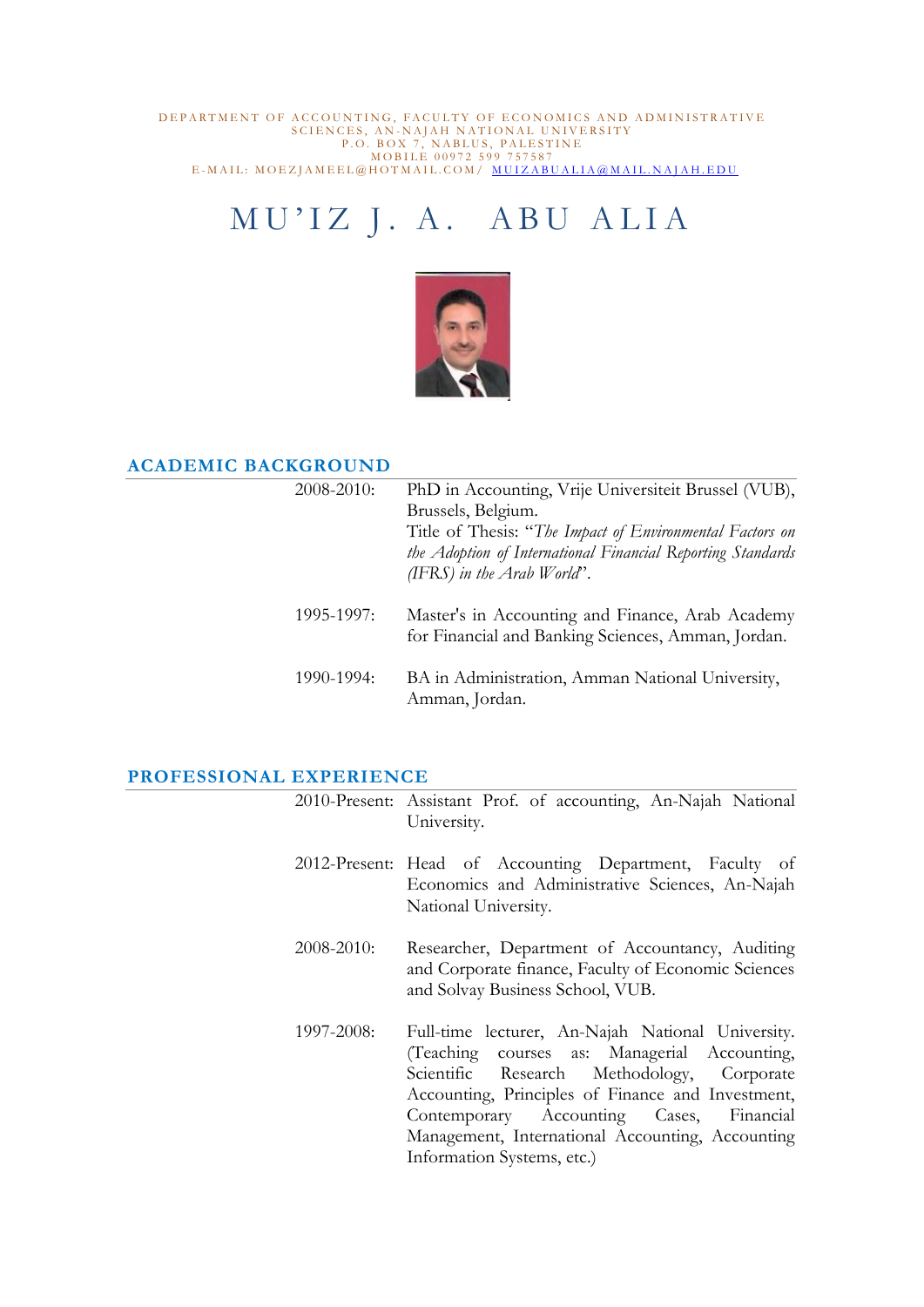| 1997-2008: | Part-time lecturer, Al-Quds Open University.<br>(Teaching courses as: Auditing, Cost Accounting,<br>Financial Analysis, etc.) |
|------------|-------------------------------------------------------------------------------------------------------------------------------|
| 1997-2008: | Conducting different workshops in accounting and<br>financial-related subjects.                                               |
| 1997-2001: | Partner and manager of FACT (Financial and<br>Accounting Consulting Team), Nablus, Palestine.                                 |
| 1994-1995: | Accountant, The Holy Land Company for Medical<br>Equipments, Ramallah, Palestine.                                             |

#### **PUBLICATIONS**

| 2011: | "The effect of environmental factors on accounting<br>diversity. A literature review", Accountancy &<br>Bedrijfskunde, vol.31, n. 2, pp.23 - 34.                                                                   |
|-------|--------------------------------------------------------------------------------------------------------------------------------------------------------------------------------------------------------------------|
| 2011: | "Environmental obstacles associated with<br>the<br>adoption of the IFRS in the Arab world: Evidence<br>from Jordan", World of Accounting Science<br>(Muhasebe Bilim Dünyası Dergisi), vol.13, n. 1, pp.23<br>- 85. |
| 2011: | "Environmental factors and accounting diversity",<br>FSR Forum, vol.13, n. 3, pp 6-14.                                                                                                                             |
| 2006: | "Obstacles of Auditing Profession in the Palestinian<br>Authority's Territories as Perceived by Auditors in<br>the West Bank", Journal of Bethlehem University,<br>vol. 25, pp. 83-109.                            |
|       |                                                                                                                                                                                                                    |

## **CONFERENCES**

| "Environmental obstacles associated with the                                                                                                                                  |
|-------------------------------------------------------------------------------------------------------------------------------------------------------------------------------|
| adoption of the IFRS in the Arab world: Evidence                                                                                                                              |
| from Jordan", $7th$ International Accounting                                                                                                                                  |
| Conference, Accounting Academicians' Collaboration                                                                                                                            |
| Foundation (AACF), 14-15 October, Istanbul,                                                                                                                                   |
| Turkey.                                                                                                                                                                       |
| "Drivers and obstacles for the Introduction of the<br>International Financial Reporting Standards (IFRS) in<br>the Arab World", ES-NAVORSINGSDAG, 2009,<br>Brussels, Belgium. |
|                                                                                                                                                                               |